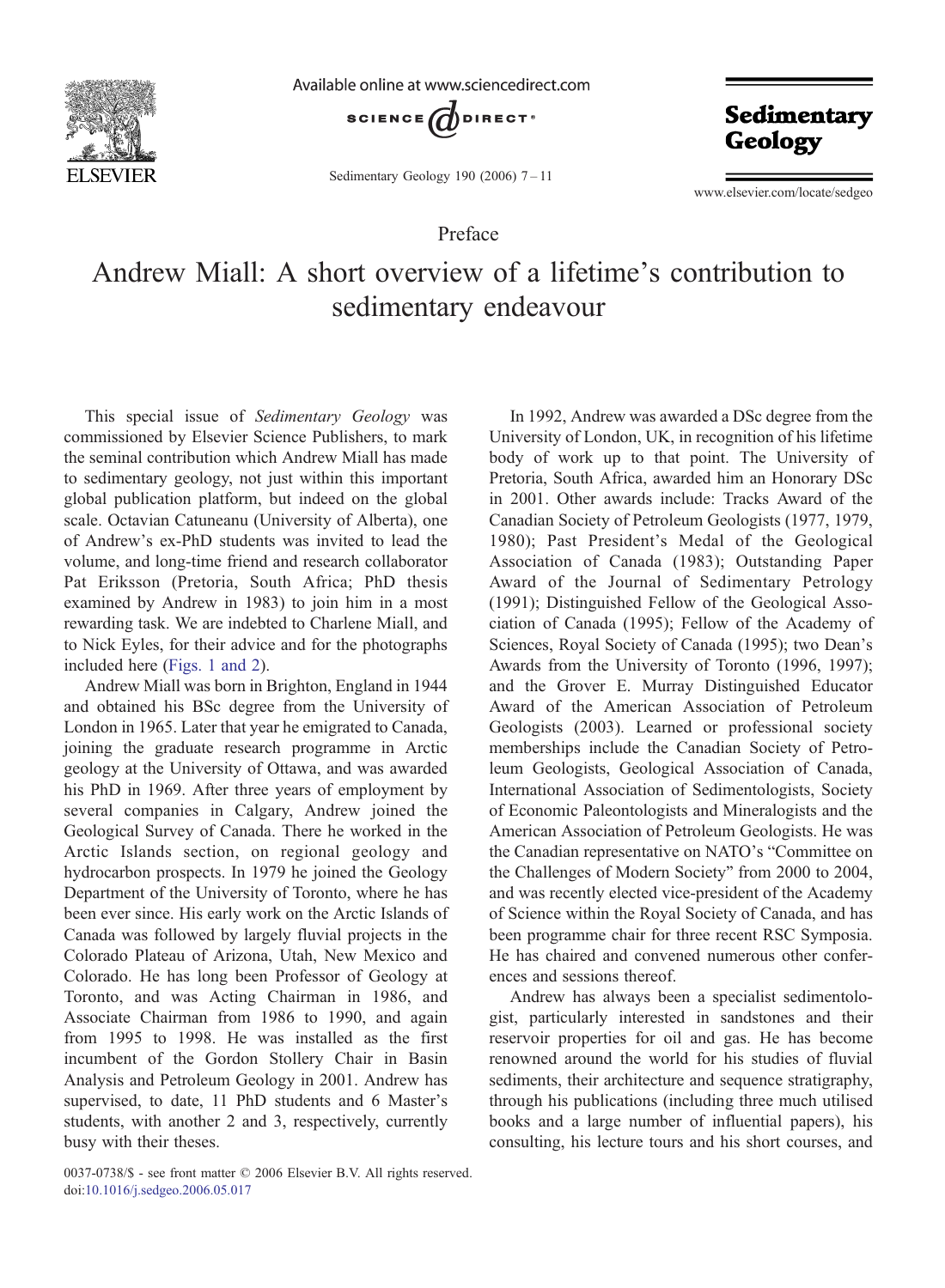<span id="page-1-0"></span>

Fig. 1. A world-famous geologist on some world-famous outcrops: (a) Andrew Miall (r) and Nick Eyles at the world famous Carboniferous coal and reptile-bearing deposits at Joggins in the Bay of Fundy, Nova Scotia, Canada. (b) Andrew standing on the global stratotype boundary between the Cambrian and Ordovician at Green Point, in western Newfoundland. Charlene is in the background dutifully preparing to act as a "scale". (c) Andrew (r) with students, standing on the Burgess Shale in British Columbia.

particularly for introducing a number of most important concepts. He initiated and chaired the First International Symposium on Fluvial Sedimentology in 1977 in Calgary (and edited the 1978 book published from the papers presented there, which has been reprinted since); subsequent 4-yearly conferences represent the foremost global forum on the subject and have been held in: Keele (UK; 1981), Fort Collins (Colorado; 1985), Sitges (Spain; 1989), Brisbane (1993); Cape Town (South

Africa; 1997); Nebraska (2001); and in Holland last year. He is also very well recognised for a series of critical papers on the concepts and application of sequence stratigraphy.

Professor Miall is acknowledged throughout the world as one of a very few pre-eminent experts in the analysis of fluvial deposits, both modern and ancient and has published several books/monographs on the subject; almost all researchers within this field make use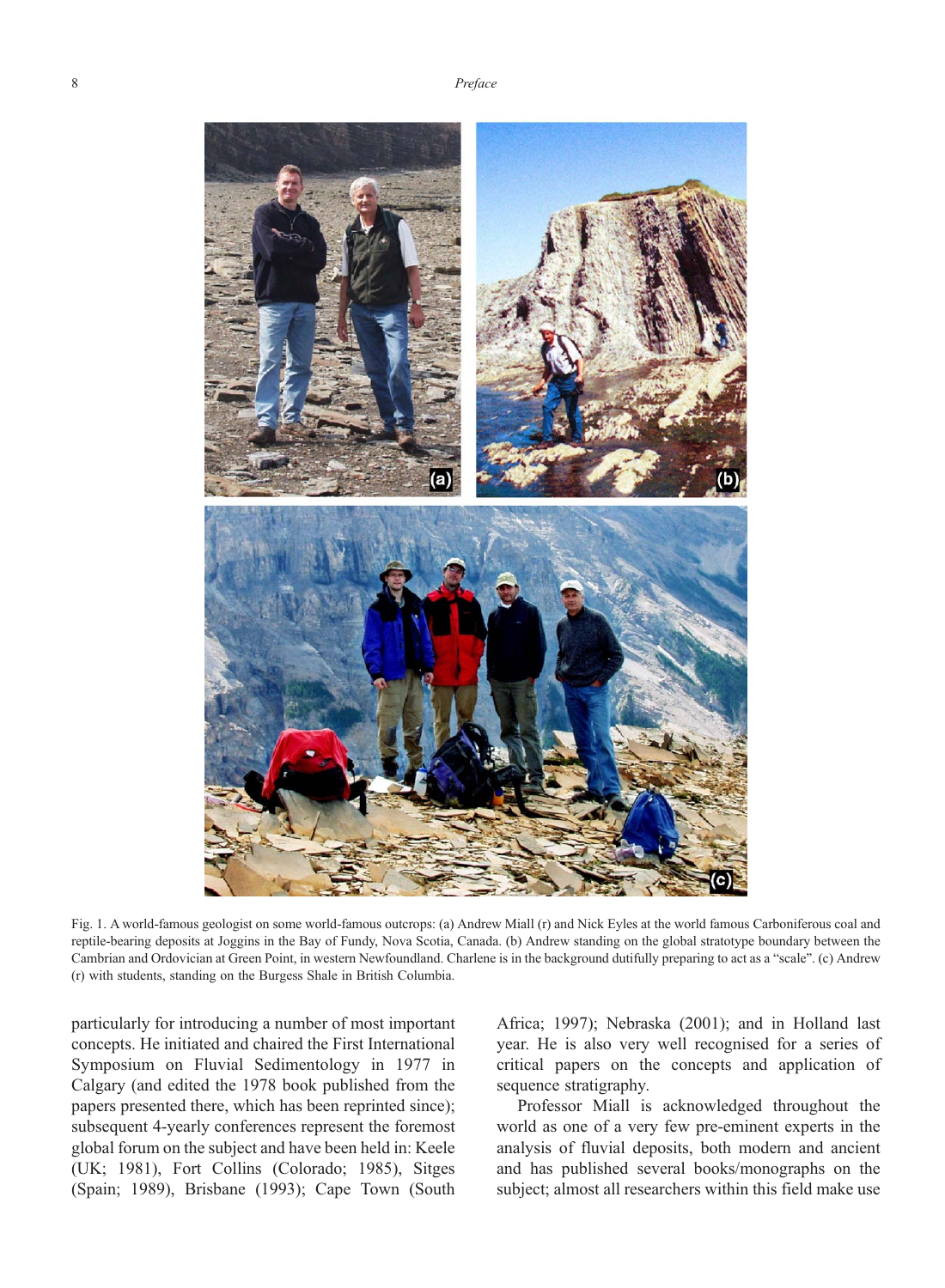

Fig. 2. The different ages of man and the different stages in the development of a scientist: (a) Andrew the undergraduate student at Hastings, Sussex, UK, Summer, 1962. (Mmm.....perhaps sequence stratigraphy would be quite a good name for that idea....) (b) Andrew, the undergraduate, and his brother David in Sussex, UK doing fieldwork, July, 1964. (If only my genie was better behaved, and there weren't so much damned sand, this would be much less confusing...) (c) Andrew in the Arctic, Summer, 1968. (Captain Scott could handle all that walking — I should be able to solve these few facies.) (d) Andrew and Charlene on Somerset Island in the Canadian Arctic, July, 1976. (Now, with a bit more snow, I could easily figure out the architecture.) (e) Andrew above the White Rim Trail, Canyonlands, Utah, Summer, 1998. (Yeah, I've got it now, I always knew it was just a retro-arc flexural foreland basin, anyways.) (f) Andrew Miall in the Lake District, UK, in 2003. (Walking out facies contacts can be fun....).

of his standard facies and codes, of his two- and threedimensional models, of his architectural elements and their codes and of his many models of fluvial basin development. The international fluvial conferences begun by Miall are a fitting mark of his achievements in international research within this field. With N. Eyles and C. Eyles, he developed a systematic lithofacies classification of glacial deposits, to complement his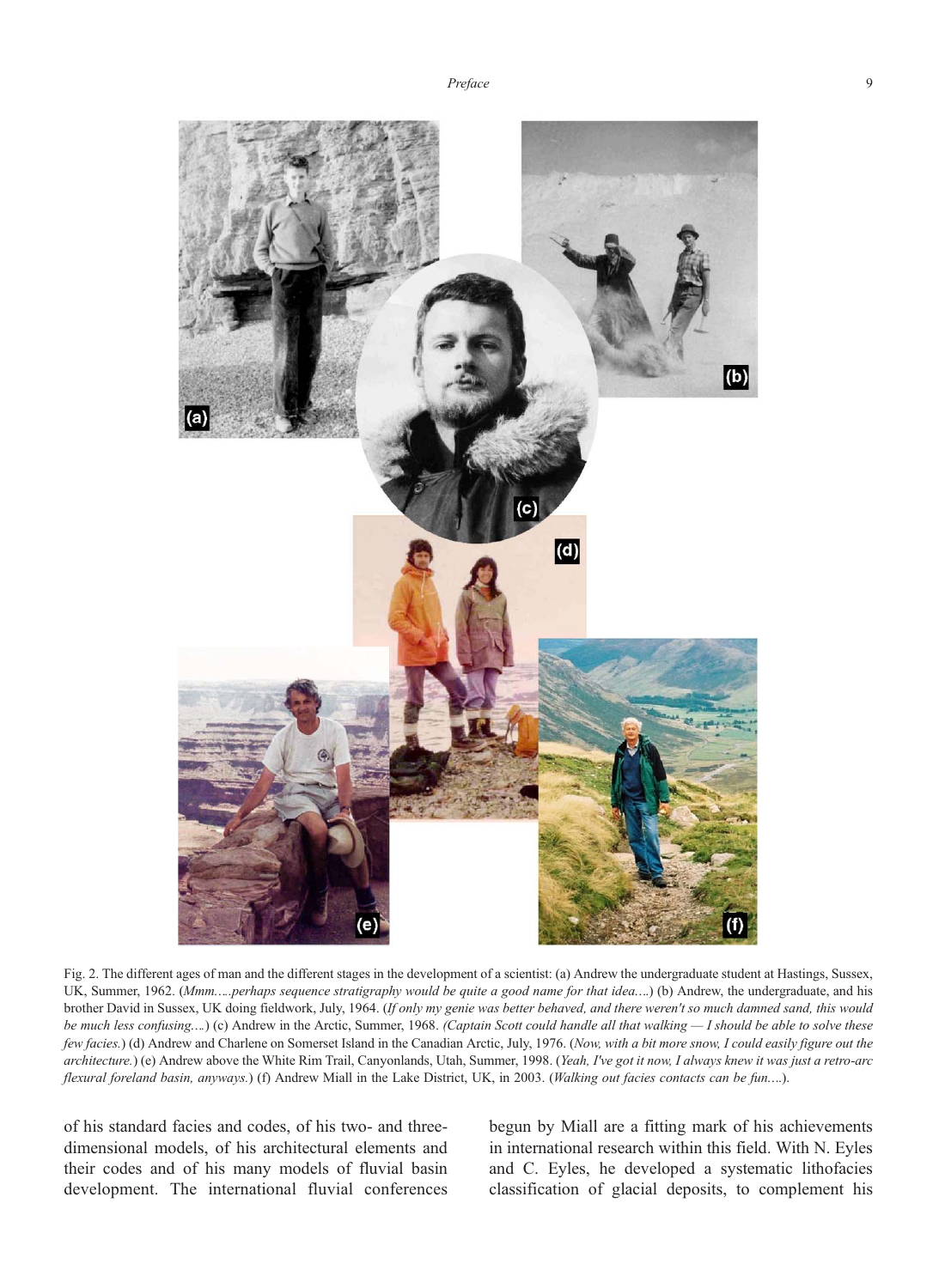fluvial contributions and co-convened a Geological Society of America Penrose Conference on Glacial Facies in 1987 at Toronto. His work on the Palaeoproterozoic glacial Gowganda Formation recognising the deep marine origin of mass flow deposits was a key conceptual breakthrough in the study of ancient glacial deposits. Andrew's widely used, book "The geology of fluvial deposits: sedimentary facies, basin analysis and petroleum geology" (April 1996) is a benchmark publication. A second book, even more widely used and of much broader compass, is Miall's "Principles of sedimentary basin analysis" (1984 - first edition; 1999 — third edition; a fourth is presently being adapted to include sedimentary environments), which has sold more than 10,000 copies worldwide. A third book, "The geology of stratigraphic sequences", published in 1997, examines the extremely important concepts of stratigraphic cycles and their relationship to cyclic mechanisms, tectonics and sea level changes. In particular, he has questioned the basis of the globaleustasy paradigm, as well as the global cycle chart. Andrew Miall has played a pivotal role in refining many of these concepts and greatly broadening their application to case studies and individual economic deposits.

Behind every man (great or small), stands a woman… quite literally in Andrew's case because Charlene, his wife, has the distinction of having visited nearly every one of his field sites from the Arctic to Australia; she appears as the "scale" in many of his photographs! Charlene has proven to be an intellectual collaborator as well as a lifepartner. She holds a professorship in the Department of Sociology at McMaster University, and together they have published a series of papers on the social construction of the earth sciences. This has considerably broadened the appeal of the combined Miall contribution to intelligent reading and thought globally.

Andrew Miall has contributed to many other aspects of sedimentological and broader geological science also. He has served as subeditor of a number of high-class journals and was editor of Geoscience Canada for eight years (1982–1989), and has been one of three editors-inchief of Sedimentary Geology from 1987 till his retirement from that position in 2005. Prior to that, he served this journal as an associate editor from 1984 to 1987. This special issue of Sedimentary Geology is, in the first place, a token of appreciation for that sterling service to the global sedimentological community. He was an editorial board member of Basin Research from 1987 to 1999. Miall's refereed journal papers, numbering currently 72 and mostly in the best international publications, include at least 10 papers which are constantly cited in global literature. In addition he has

contributed 28 chapters to major international books devoted to sedimentology, fluvial deposits, basin analysis and petroleum geology. He has edited another 4 books as sole editor. Many other papers, Canadian Geological Survey publications, papers in proceedingstype volumes as well as those in many journal special issues, complement these contributions. He has done numerous book reviews, non-refereed papers, as well as short-notes type papers and discussions/replies to discussions. He has also edited many research papers.

Professor Miall's status as an internationally recognised expert is further underlined by invitations for well over 50 keynote or invited addresses, given worldwide, as well as invitations to give lecture tours in Canada (1975 and 1983–1984), the USA (1986–1987; 1995), Japan (1990), Australia (1992) and South Africa (1979). His USA lecture tour in 1986–1987 was as the "Distinguished Lecturer for the American Association of Petroleum Geologists". He has consulted worldwide to many companies on petroleum exploration and also presented a very large number of courses to these companies.

This very abbreviated description of the bare bones of a lifetime spent in the service of his chosen science does no justice to Andrew Miall, the person. All colleagues and former students talk of having learnt from Andrew the importance of critical thought and of examining the key assumptions behind many concepts that are so often readily taken for granted. He has given to so many young and inexperienced graduate students the confidence to make their own imprint on the discipline. What also distinguishes Andrew in his role as a world-class educator and a scientist of international stature, is his approachability, his modesty and his willingness to assist any colleague, no matter how young or inexperienced he or she may be. One of us (PGE) first met Andrew in 1979 in South Africa, through the auspices of my Master's advisor, Dave Hobday, and I was privileged later, during my PhD field work, to show Andrew and Charlene some of my upper Karoo (Late Triassic) aeolian exposures in the Drakensberg Mountains. On that occasion, I was able, through pure luck, to stop Charlene from sitting on a boulder anointed with a small berg adder; this is my one claim to fame and, many colleagues would agree, my most meaningful contribution to international geoscience. The other editor of this volume (OC) was fortunate to be recruited by Andrew as a PhD student in 1992. This marked a significant milestone in Octavian's career. Working with Andrew was not only a great opportunity but also a privilege and a source of inspiration. The only downside of knowing Andrew from close range is the